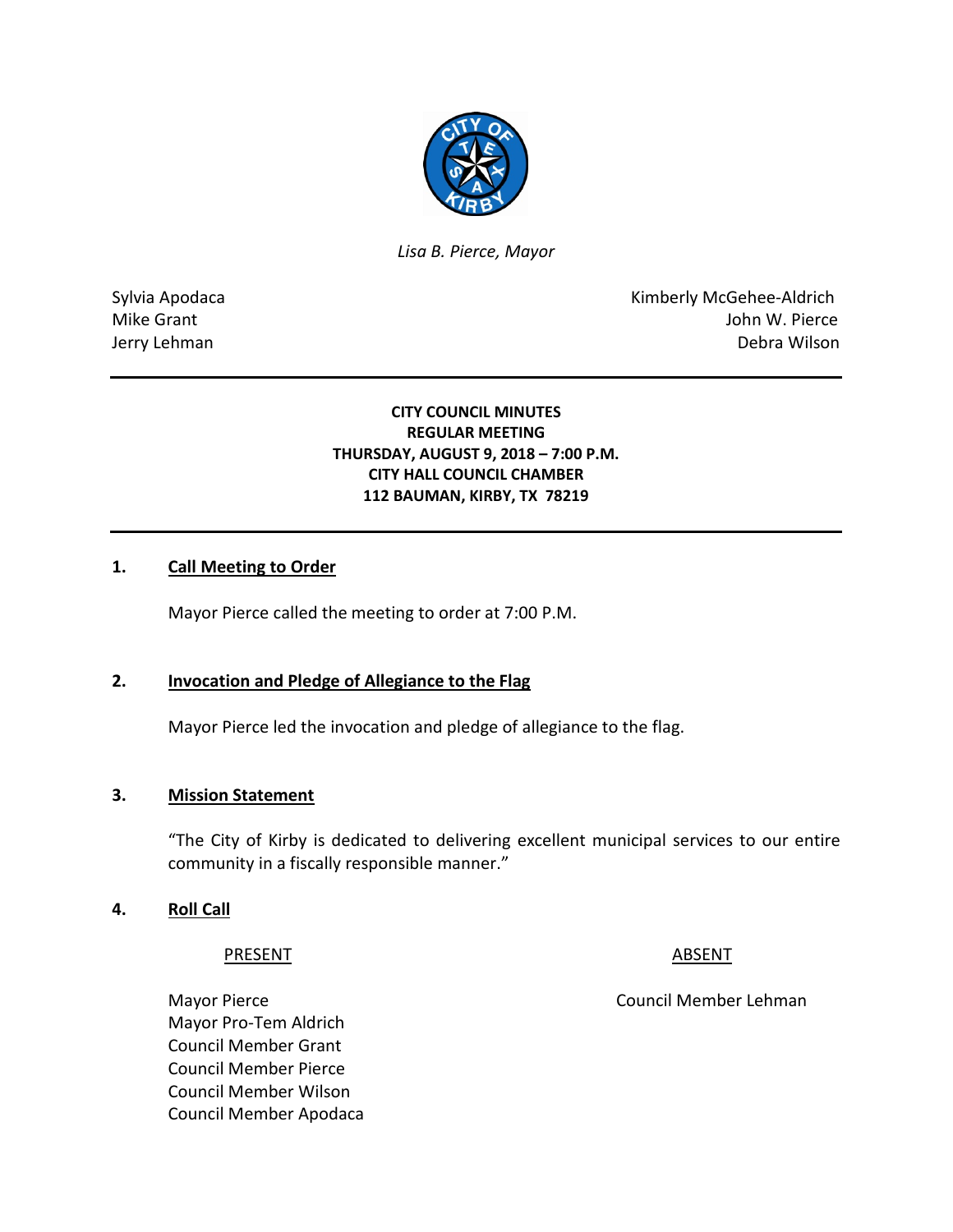## **5. Citizen Participation**

1. Raul Martinez – He will wait to speak when a representative from Republic Services is in attendance.

## **6. Consideration Of And Action On Minutes**

## a. Special Meeting/Workshop Minutes July 19, 2018

Council Member Grant moved to accept the Special Meeting/Workshop Minutes of July 19, 2018; seconded by Council Member Apodaca. The motion carried with a 4-0-2 vote.

> AYES: 4 NAYES: 0 ABSTAIN: 2 (Mayor Pro-Tem Aldrich and Council Member Wilson)

## b. Special Meeting/Workshop Minutes July 26, 2018

Mayor Pro-Tem Aldrich moved to accept the Special Meeting/Workshop Minutes of July 26, 2018; seconded by Council Member Grant. With all voting, "aye" the motion carried with a  $6 - 0$  vote.

AYES: 6 NAYES: 0

c. Regular Meeting Minutes - July 26, 2018

Mayor Pro-Tem Aldrich moved to accept the Regular Meeting Minutes of July 26, 2018; seconded by Council Member Grant. With all voting, "aye" the motion carried with a 6-0 vote.

AYES: 6 NAYES: 0

## **7. Discussion And Possible Action**

a. Discuss And Approve An Ordinance Authorizing The Issuance, Sale And Delivery Of Approximately \$6,845,000 In Aggregate Principal Amount Of "City Of Kirby, Texas General Obligation Bonds, Series 2018"; Securing The Payment Thereof By Authorizing The Levy Of An Annual Ad Valorem Tax; Approving And Authorizing The Execution Of All Instruments And Procedures Related Thereto Including A Paying Agent/Registrar Agreement; Approving The Form Of An Official Statement; And Declaring An Effective Date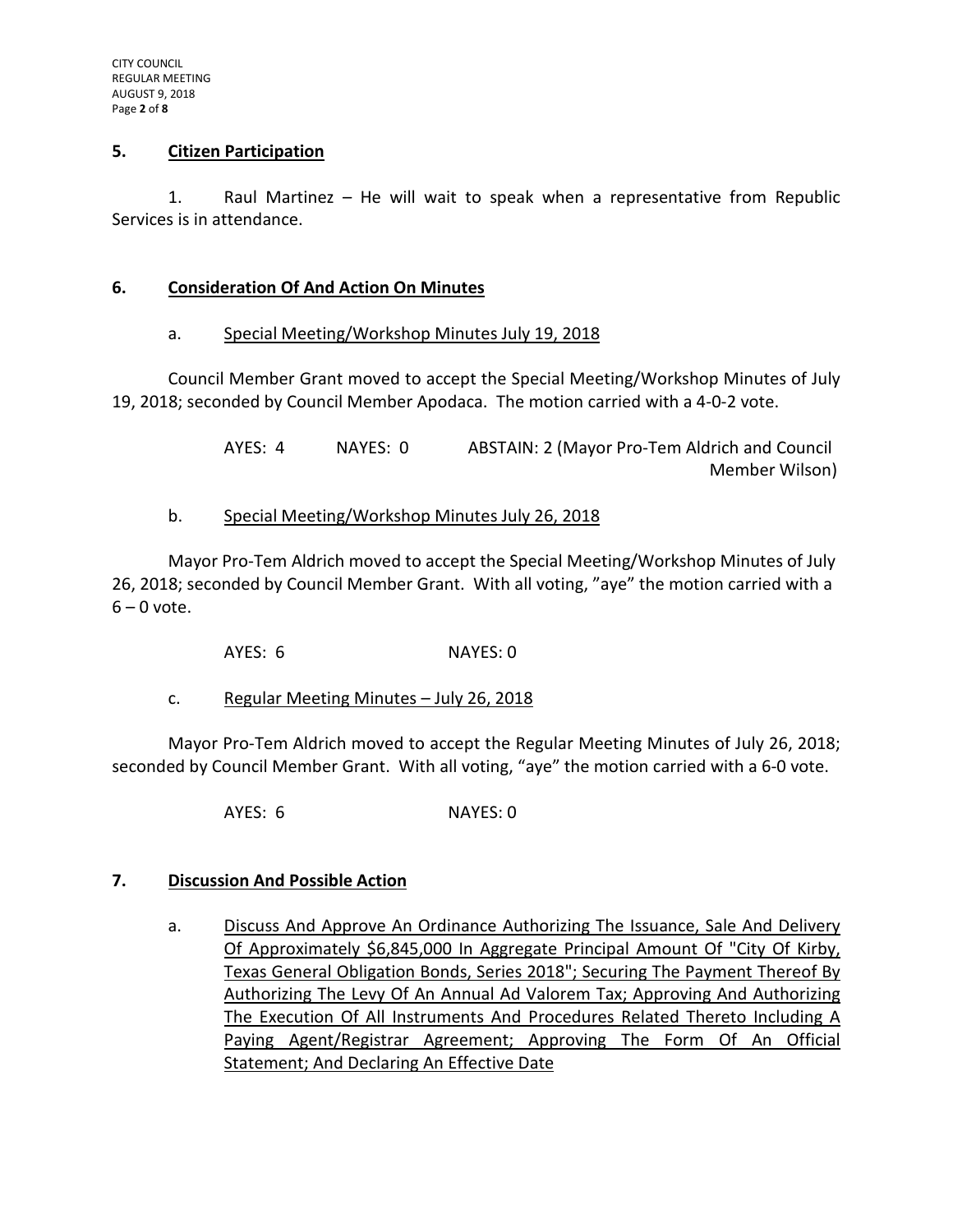Anne Burger, Hilltop Securities, introduced Orlando "Jay" Juarez, Jr., McCall Parkhurst & Horton who serves as the City's bond counsel and Lawrence Kostiw who is an analyst with Hilltop Securities. She informed Council that they used the Standard & Poor rating which assigned its 'A+' long-term rating to Kirby, Texas' series 2018 General Election (GO) Bonds. At the same time they affirmed their 'A+' underlying rating (SPUR) on the City's outstanding GO Bonds. She stated there were eleven bidders for the bonds and recommended The Baker Group, True Interest Cost (TIC) 3.179812%.

City Manager Vernon stated staff is very pleased with the rate submitted by The Baker Group.

Council Member Grant moved to accept The Baker Group with a True Interest Cost (TIC) 3.179812%, seconded by Council Member Wilson. The motion carried with a 6 – 0 vote.

- AYES: 6 NAYES: 0
- b. Update, Discussion And Possible Action On Kirby Bexar Animal Facility **Operations**

City Manager Vernon provided a recap of the history of the Kirby Bexar Animal Facility and current concerns.

Andy Winter, Bexar County, provided the Council with the number of animals that have been picked up around 900; quarantined around 100 animals; adopted out around 200 animals; and transported around 550 animals. Mr. Winter said transporting is the number one way for a live outcome. He identified the budget items that are awaiting approval by Bexar County Commissioners Court. There was extensive discussion regarding the budget items, animal intake, adoptions and transfers.

Mayor Pierce asked that this item be brought back on the August 23, 2018 agenda.

## c. Discussion And Possible Action On An Eagle Scout Project At Friendship Park By Richard Hocking, Scouts Of America Troop 1412

Mayor Pierce asked Richard Hocking to present his project to the Council.

Richard Hocking said he's a Life Scout of Troop 1412 working on attaining his Eagle. For his Eagle Project he would like to build a pergola in the Kirby Friendship Park. He provided the Council with the specifics of the project. The pergola will be placed on a concrete pad near the basketball court.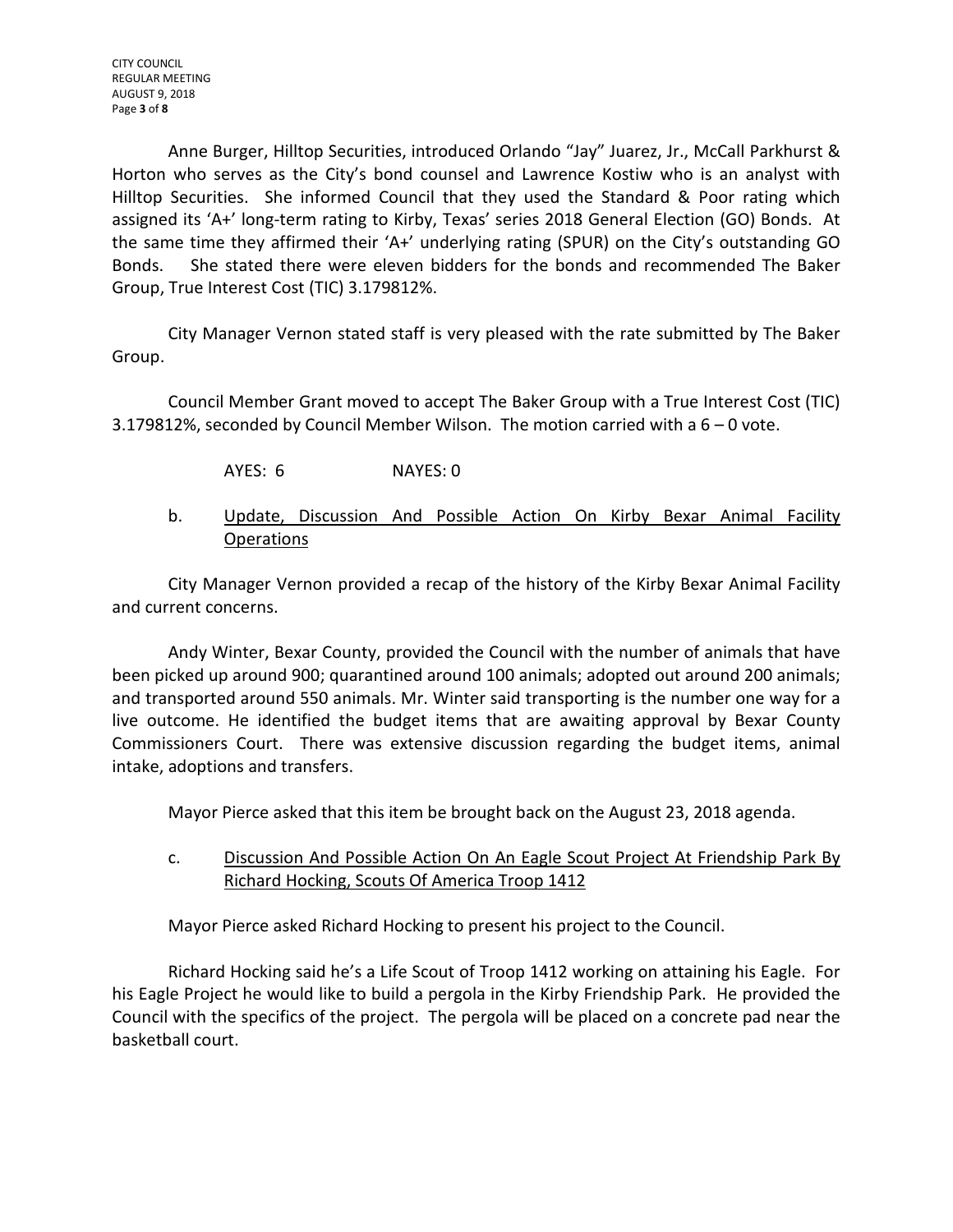City Manager Vernon asked for the exact location. Mr. Hocking stated it would be the concrete pad that won't interfere with the tree. Ms. Vernon asked Richard to get with the Public Works Director to make sure the tree is not subject to any damage.

Council Member Grant moved to accept the Eagle Scout Project at Friendship Park by Richard Hocking, Scouts of America Troop 1412; seconded by Council Member Pierce. With all voting, "aye" the motion carried with a  $6 - 0$  vote.

AYES: 6 NAYES 0

## d. Discussion And Possible Action Pertaining To An Agreement Between Texas Spartans And City Of Kirby For Use Of Friendship Park

Mayor Pierce said Brian Medina is present to answer questions regarding the renewal of the two year agreement that will expire August 14, 2018. She informed Council that all required information has been submitted.

Mayor Pro-Tem Aldrich moved to accept the agreement that expires August 14, 2020 between Texas Spartans and City of Kirby for use of Friendship Park; seconded by Council Member Grant. With all voting, "aye" the motion carried with a 6-0 vote.

AYES: 6 NAYES: 0

Mayor Pierce asked that the Director of Public Works, Fire Chief and Mr. Medina get together and prepare for events in advance because of the damage to the field during the Fireman's Picnic. She asked that all parties involved be included in the discussion.

# e. Discussion And Possible Action On Review of Code Compliance Ordinances And Enforcement Procedures And Time Tables

Council Member Grant said he wanted to review the time periods for compliance of all infractions. He would prefer reduced time periods to comply with code complaints. He complimented Code Compliance Officer Megan Thompson for doing a great job. He said his specific request is for normal code complaints to shorten the time to comply, accelerate the fine base, and address all health and safety issues.

Chief Bois asked that this item be brought back in September to provide him sufficient time to speak with the city attorney.

# f. Update, Discussion And Possible Action On Annual Kirby Senior Center Report

Roger Romens, President of the Senior Center Board, presented a letter to Council from the Senior Center. He said Ms. Norma Hamby, Senior Center Manager, was not able to attend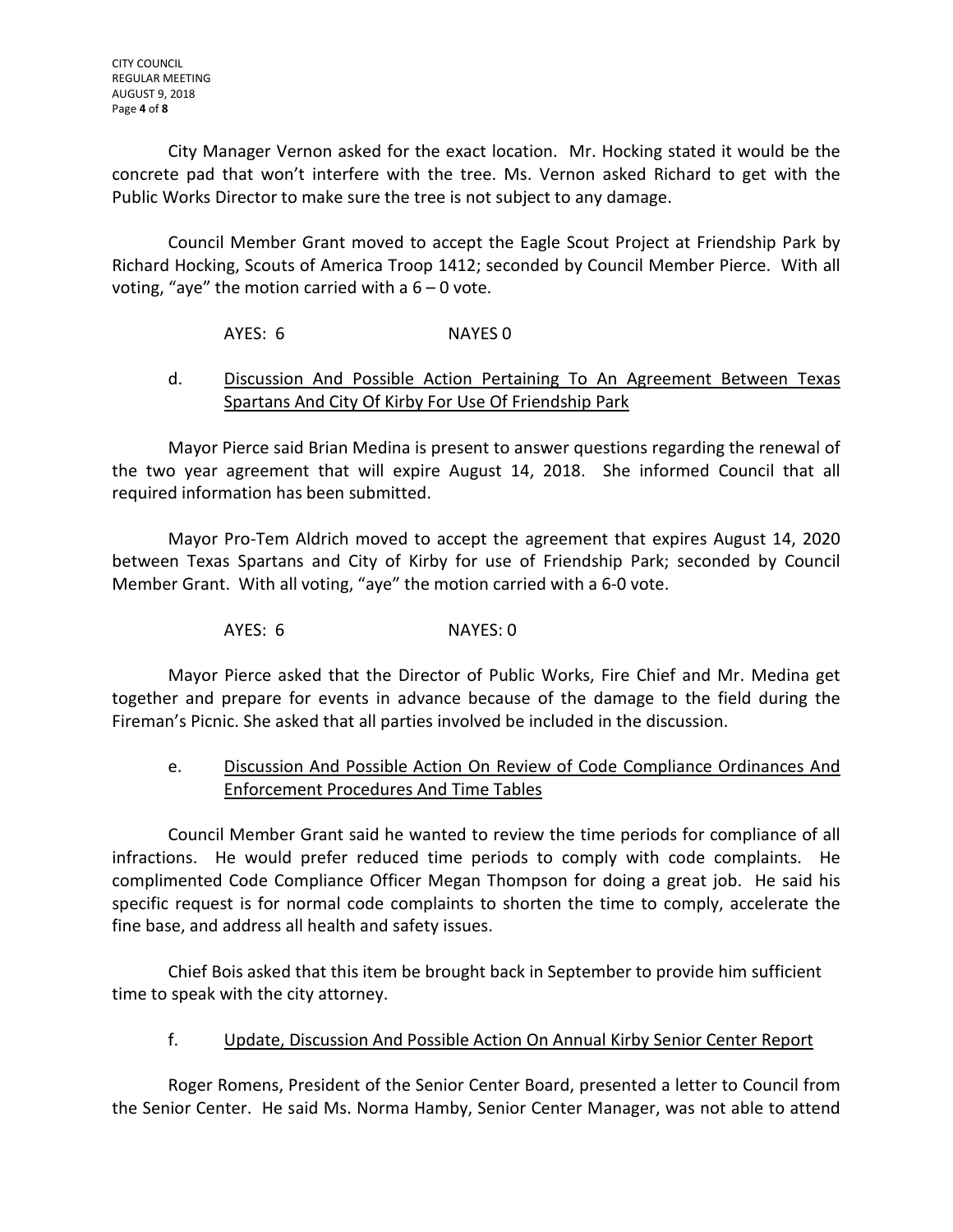the meeting and extended her apologies. Mr. Romens provided an overview of Senior Center contributions.

Mayor Pierce informed Mr. Romens this is an opportunity to share the activities and events the Senior Center offers.

Mr. Romens provided information on the Senior Center activities and events.

## g. Update, Discussion And Possible Action On Republic Services Garbage Carts And Recycling

Mayor Pierce said there was not a representative from Republic Services available to provide an update.

Council Member Pierce moved to table this item until August 23, 2018; seconded by Mayor Pro-Tem Aldrich. With all voting, "aye" the motion carried with a 6-0 vote.

AYES: 6 NAYES: 0

## h. Discussion And Possible Action On National Night Out Being Moved To Friendship Park

Mayor Pierce said this item was postponed from the last meeting and the request is to move National Night Out to Friendship Park.

Council Member Grant mentioned that the road construction on Binz Engleman Road would interfere with parking this year.

The Council discussed last year's National Night Out recognizing there were three locations that were convenient for our residents to visit.

After discussing the location for National Night Out, Council Member Grant moved to have Friendship Park as the main location for National Night Out along with additional locations; seconded by Council Member Pierce. With all voting, "aye" the motion carried with a 6-0 vote.

AYES: 6 NAYES: 0

## i. Discussion And Possible Action Appointing A Member To The Beautification And Recycle Committee

Mayor Pierce informed Council there is one applicant, Donna Dryja who has an interest in being a member of the Beautification and Recycle Committee.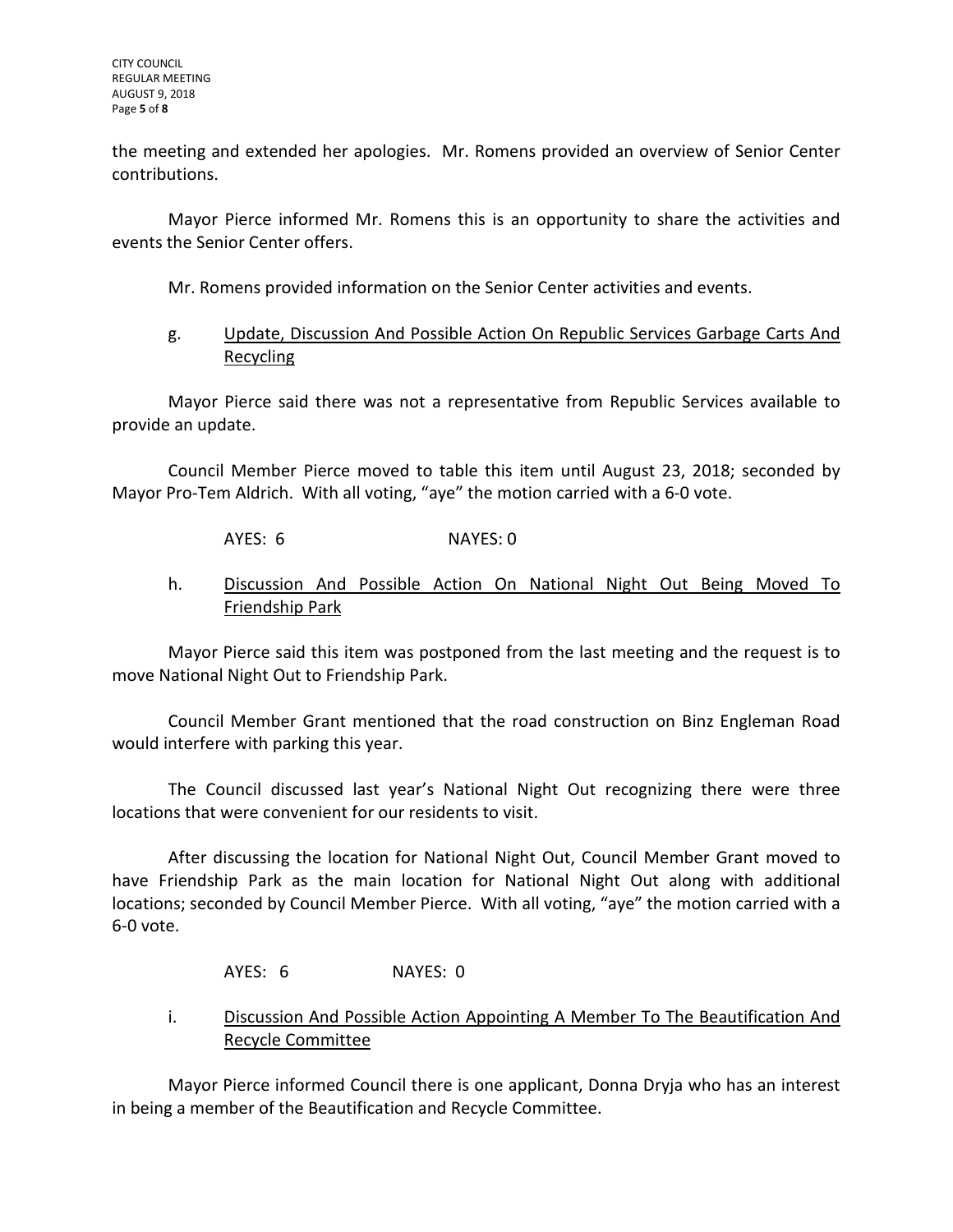Council Member Grant moved to appoint Donna Dryja to the Beautification and Recycle Committee; seconded by Mayor Pro-Tem Aldrich. With all voting, "aye" the motion carried with a 6-0 vote.

AYES: 6 NAYES: 0

## j. Discussion And Possible Action Appointing An Alternate Member To The Building And Standards Commission

Mayor Pierce informed Council there is one applicant, Donna Dryja who has an interest in being a member of the Building and Standards Commission.

Council Member Grant moved to appoint Donna Dryja to the Building and Standards Commission as an alternate member; seconded by Mayor Pro-Tem Aldrich. With all voting, "aye" the motion carried with a 6-0 vote.

AYES: 6 NAYES: 0

## k. Discussion And Possible Action On Fund Balance Policy Revisions For The City Of Kirby

City Manager Vernon explained there were some changes to the Fund Balance Policy Revisions that would make the Policy more in line with recommendations from the Government Finance Officers Association.

Council Member Grant moved to accept the Fund Balance Policy revisions for the City of Kirby; seconded by Council Member Wilson. With all voting, "aye" the motion carried with a 6- 0 vote.

AYES: 6 NAYES: 0

## l. Discussion And Possible Action On Personnel Policies Manual Revisions

City Manager Vernon provided the revisions to the Personnel Policies Manual. The Council identified an additional change to the Manual: City staff will maintain 240 hours of sick leave before they can consider donating sick leave.

Council Member Pierce moved to accept the Personnel Policies Manual with the revisions that were stated; seconded by Council Member Grant. With all voting, "aye" the motion carried with a 6-0 vote.

AYES: 6 NAYES: 0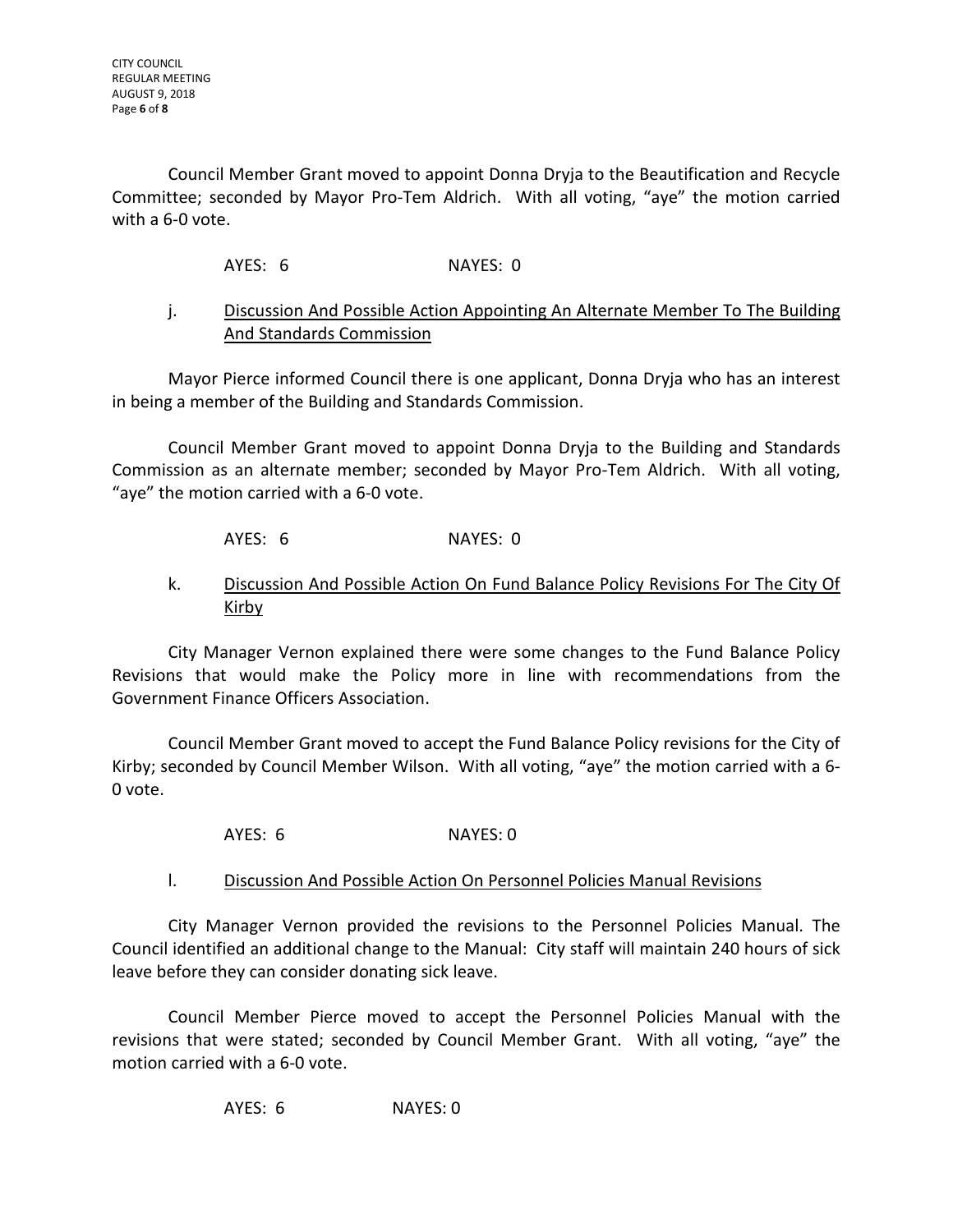## m. Update, Discussion And Possible Action On Binz Engleman Road Reconstruction Project

Mark Hill, Ford Engineering, provided an update on the Binz Engleman Road Construction Project.

Mayor Pierce asked about the traffic control on the project. Director of Public Works, Gilbert Salas, provided an update. The Council discussed their concerns with the project. Mayor Pierce asked how far they are behind schedule. Mr. Hill said one month and the contractor informed him they can catch up. Mr. Hill said he can issue a letter putting them on notice for deficiencies according to the contract and it gives them a warning the contract could be terminated. To do this he will review the contract and this must be coordinated through TxDot.

## n. Update And Discussion On City Of Kirby Certificates Of Deposit

City Manager Vernon provided Council with the purpose of the Certificates of Deposit.

## **8. Budget Workshop**

## a. Discussion And Direction Of The Proposed Fiscal Year 2018-2019 Budget

Tina Ynfante, Finance Director, provided the update on the most current proposed Fiscal Year 2018-2019 Budget.

## **9. Requests and Announcements**

## a. Requests By Mayor And Council Members For Items To Be Placed On Future City Council Agendas And Announcements On City Events/Community Interests

Council Member Wilson – She asked that temporary mailboxes be provided on Binz Engleman to be used during the road construction.

Mayor Pro-Tem Aldrich – She asked that the Non-Profit Grant Applications be placed on the next agenda.

Council Member Grant – He requested the Council consider no parking on the east side of Charles Conrad. City Manager Vernon said the current ordinance will be brought back to Council.

Mayor Pierce - She thanked everyone attending the meeting. She thanked city staff for their time with the budget and Binz Engleman Road project. She asked that Kirby Bexar Animal